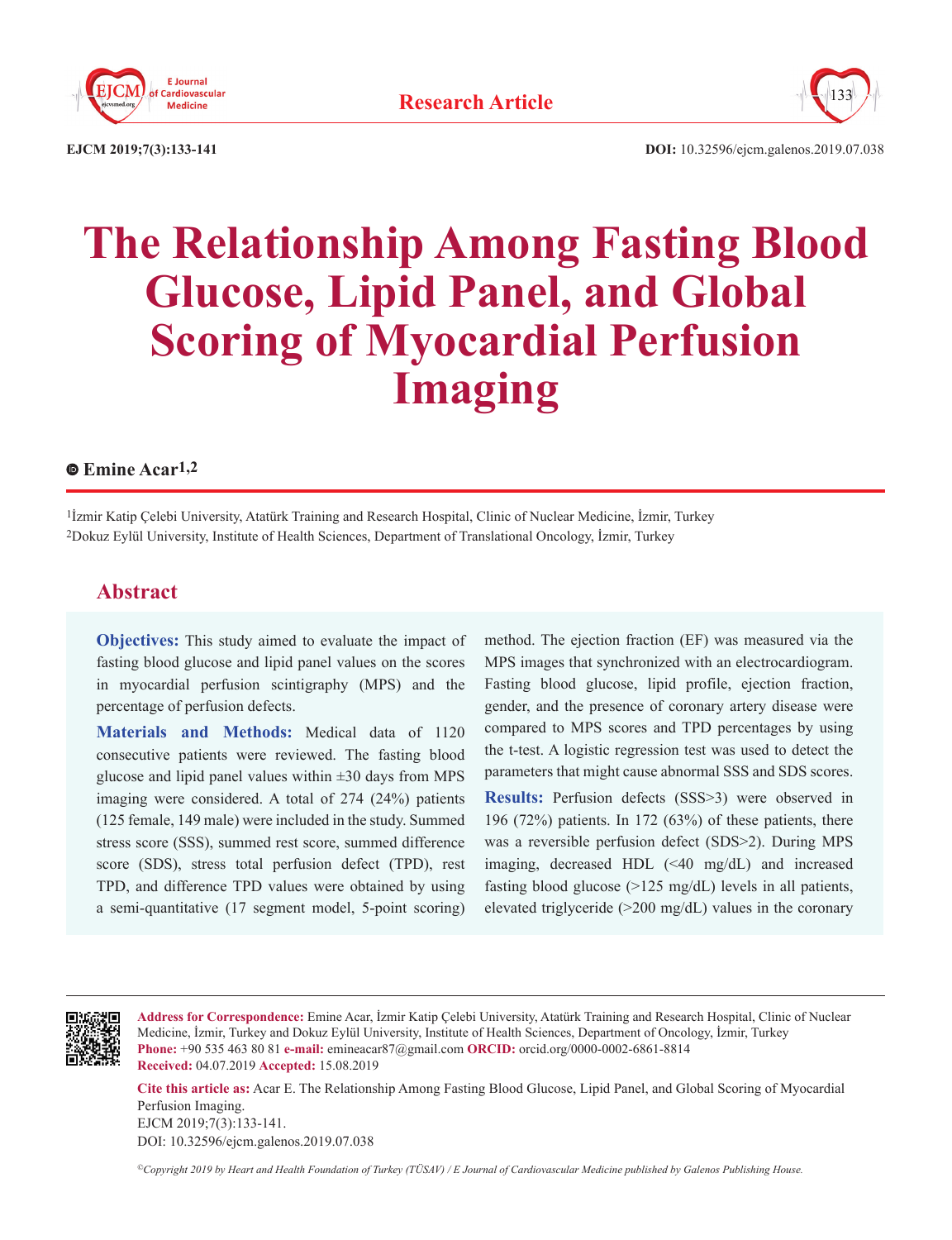



# **Abstract**

artery disease (CAD) + group, high total cholesterol (>200 mg/dL) and decreased HDL  $(\leq 40 \text{ mg/dL})$  levels in the non-CAD group were the factors that were found to have statistically significant association with higher global scores. Independently from the fasting blood glucose and lipid profile, impaired EF values (<50%) and male gender led to significantly higher global scores. While EF value and male gender were determined as independent factors

# **Introduction**

Single-photon emission computed tomography (SPECT) and imaging of myocardial perfusion scintigraphy (MPS) with radiotracers are widely used in order to establish the diagnosis, to assess the risk and treatment management, and to evaluate treatment response of coronary artery disease<sup> $(1)$ </sup>. In the evaluation of the MPS, visual and automatically calculated 17 segments, 5-points scoring evaluation methods are frequently utilized. Thus, the prevalence and severity of perfusion anomaly can be indicated by a single semi-quantitative measurement<sup>(2)</sup>. Basically, in MPS, two different images identified as stress and rest are evaluated. In stress images, the total of scores in all 17 segments are entitled as summed stress score (SSS), similarly, the overall score in rest images are entitled as summed rest score (SRS). The difference between these scores constitutes the summed difference score  $(SDS)^{(3)}$ . Furthermore, total perfusion defect percentage (stress TPD) of the left ventricular mass in the stress images and total perfusion defect percentage (rest TPD) of the left ventricular mass in rest images can be obtained from the program. The difference between these two values constitutes the difference TPD. SDS and difference TPD are in association with reversible defect. In case of the difference TPD  $\geq$ 10, an emergent coronary angiography is suggested for revascularization $(4,5)$ .

Diabetes is a well-known risk factor for coronary artery disease for over decades $(6)$ . It is known that microvascular

for abnormal SSS, triglyceride and female gender were found to be in association with abnormal SDS.

**Conclusion:** This study emphasises that fasting blood glucose, lipid profile, gender, and EF values may be used as a beneficial tool to predict the MPS global scores and perfusion defect rates.

**Keywords:** Myocardial perfusion scintigraphy, global scoring, SSS, SDS, TPD

and macrovascular dysfunction gradually develop in patients with high blood glucose levels<sup> $(7)$ </sup>. On the other hand, elevated cholesterol levels cause endothelial dysfunction hence lead to ischemic heart disease<sup>(8)</sup>. Dysfunction areas in vessels that occur secondary to impaired glucose and lipid parameters can be detected via MPS images.

This study aimed to determine the effects of fasting blood glucose and lipid panel [total cholesterol, triglyceride, high-density lipoprotein (HDL), lowdensity lipoprotein (LDL)] values on the perfusion defect percentages and scoring systems in myocardial perfusion scintigraphy.

# **Materials and Methods**

The hospital records of overall 1120 consecutive enrollees who underwent myocardial perfusion scintigraphy with the suspect/diagnosis of coronary artery disease between July 2018 and April 2019 were retrospectively reviewed. Six hundred and ninety nine patients who had no biochemical tests in 30 days before or after the MPS and 140 patients without rest images were excluded from the study. The process of six patients could not be performed optimally due to gastrointestinal system activity. In addition to these, one patient was excluded for the reason that electrogram syncranized (GATED) image was not possible to obtain due to arrhythmia. Consequently, 274 patients were included. This study was approved by the Local Ethical Committee.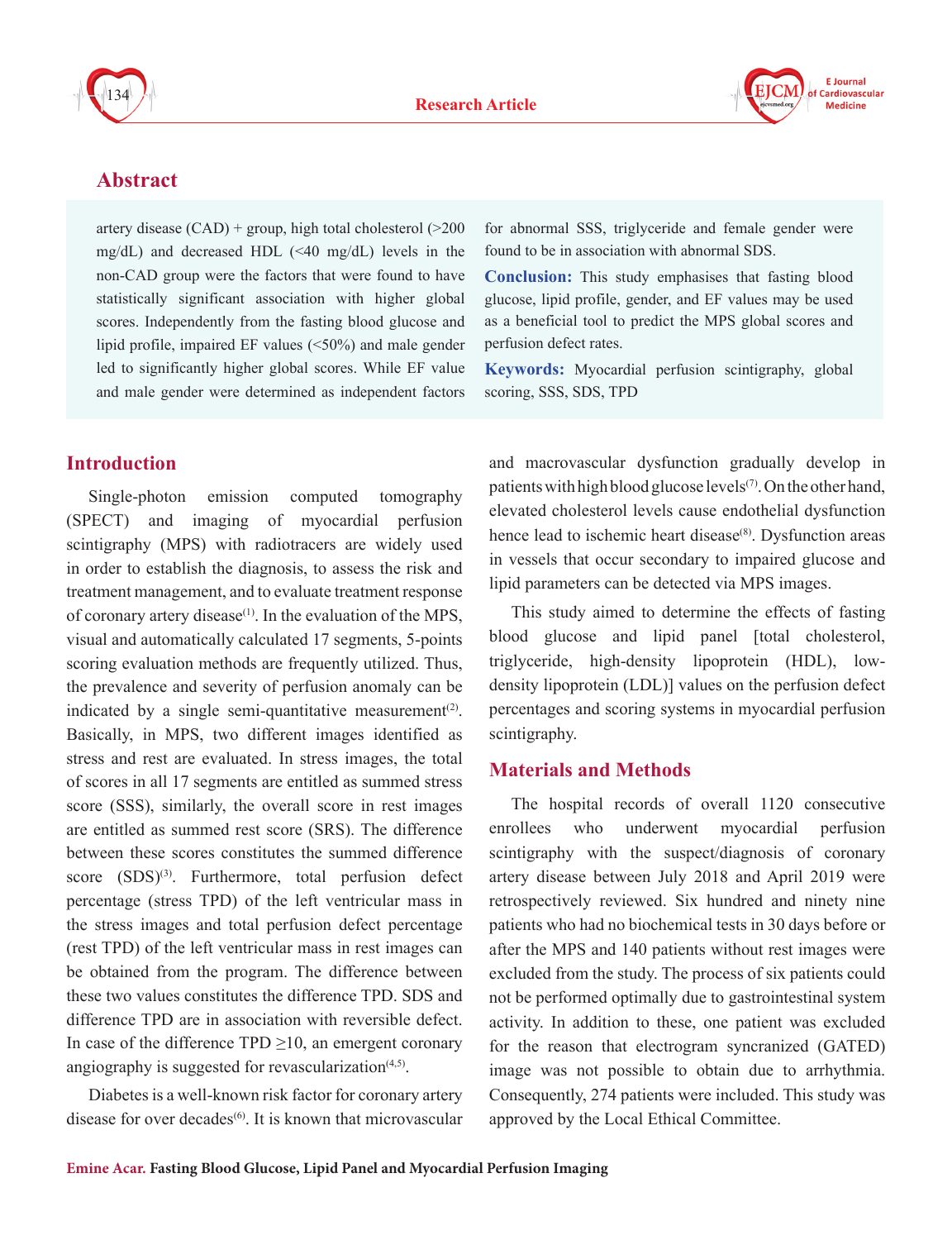

All patients who underwent both stress and rest myocardial perfusion scintigraphy and had fasting blood glucose and lipid profile (total cholesterol, triglyceride, HDL, LDL) within  $\pm 30$  days from the MPS date were included in the study.

On the other hand, the patients who had no fasting blood glucose and lipid profile analyses within the first 30 days before or after the MPS in the hospital database were excluded. Besides, the patients without resting MPS or GATED imaging and the patients with failed optimal image processing due to the physiological radiopharmaceutical uptake in the gastrointestinal tract were excluded from the study.

The patients were informed about the imaging process and possible complications: thereafter, an informed consent form was obtained from each patient. The medications with beta-blockers, calcium channel blockers, and longacting nitrates were discontinued for 48 hours before imaging. Patients were informed concerning they should not drink tea or coffee in the last 24 hours and avoid food and fluid intake for the last 4 hours.

An anamnesis was taken and blood pressure was measured in imaging day. Then, a nuclear medicine physician evaluated the choice of stress test method regarding whether to apply pharmacologically or by effort. A single day (stress-rest) protocol was performed to all patients. The rest imaging was not performed on patients in the absence of any defect or suspicious lesion visually.

The treadmill exercise test was applied to the patients who were planned to undergo stress test by effort. The targeted heart rate (220-age) was calculated according to the Bruce/modified Bruce protocol. Then 9 mCi Tc-99m MIBI injection was administered to the patients who reached 85% of the targeted heart rate. Patients were expected to reach 100% of the targeted heart rate following injection. The protocol was continued for at least 1 minute for those who failed to reach 100% of the targeted heart rate.

Adenosine was used in an attempt to establish pharmacological stress if there was no contraindication. The patients were monitorized and then intravenous adenosine infusion was initiated with the dosage of 140 mcg/kg/m. In the third minute of the infusion, 9 mCi MIBI injection was administered. Thereafter, the adenosine infusion was continued for three minutes and the test was terminated. Imaging was performed on all stress test applied patients 30-45 minutes after Tc-99m MIBI injection.

The SPECT images were obtained by using GATED, Mediso AnyScan dual-head gamma camera (Mediso AnyScan, Hungary) with 64x64 matrix, 140-keV peak, 20% energy window, step&shot technique (25 seconds), high-resolution parallel-hole collimators to acquire 32×40-s projections along a 180°, non-circular orbit with heads at 90° from another. Raw images were filtered by using a Butterworth back projection.

After 3 hours of radiopharmaceutical injection during the stress test, 23 mCi Tc-99m MIBI injection was performed in resting patients. Then, the rest MPS images of the patients were obtained with the same imaging protocol 45-60 minutes after injection.

# **Imaging Analysis and Evaluation of Biochemical Parameters**

Imaging analysis was performed by an experienced nuclear medicine physician. To determine the ejection fraction, Cedar's Sinai Quantitative GATED SPECT and, for ischemia scores, Cedar's Sinai Quantitative Perfusion SPECT package program were used. Ejection fraction was determined with GATED images. In ischemia scoring, left ventricle myocardium was separated into 17 segments and each was scored from 0 to 4 (Table 1). SSS, SRS, SDS, stress TPD, and rest TPD measurements were obtained by using the program. However, the percentage of total perfusion defect (difference TPD) between rest and perfusion images was calculated manually.

The high SRS and rest TPD values were evaluated as a fixed defect (infarct) because of demonstrating the presence of a defect in resting myocardium. On the other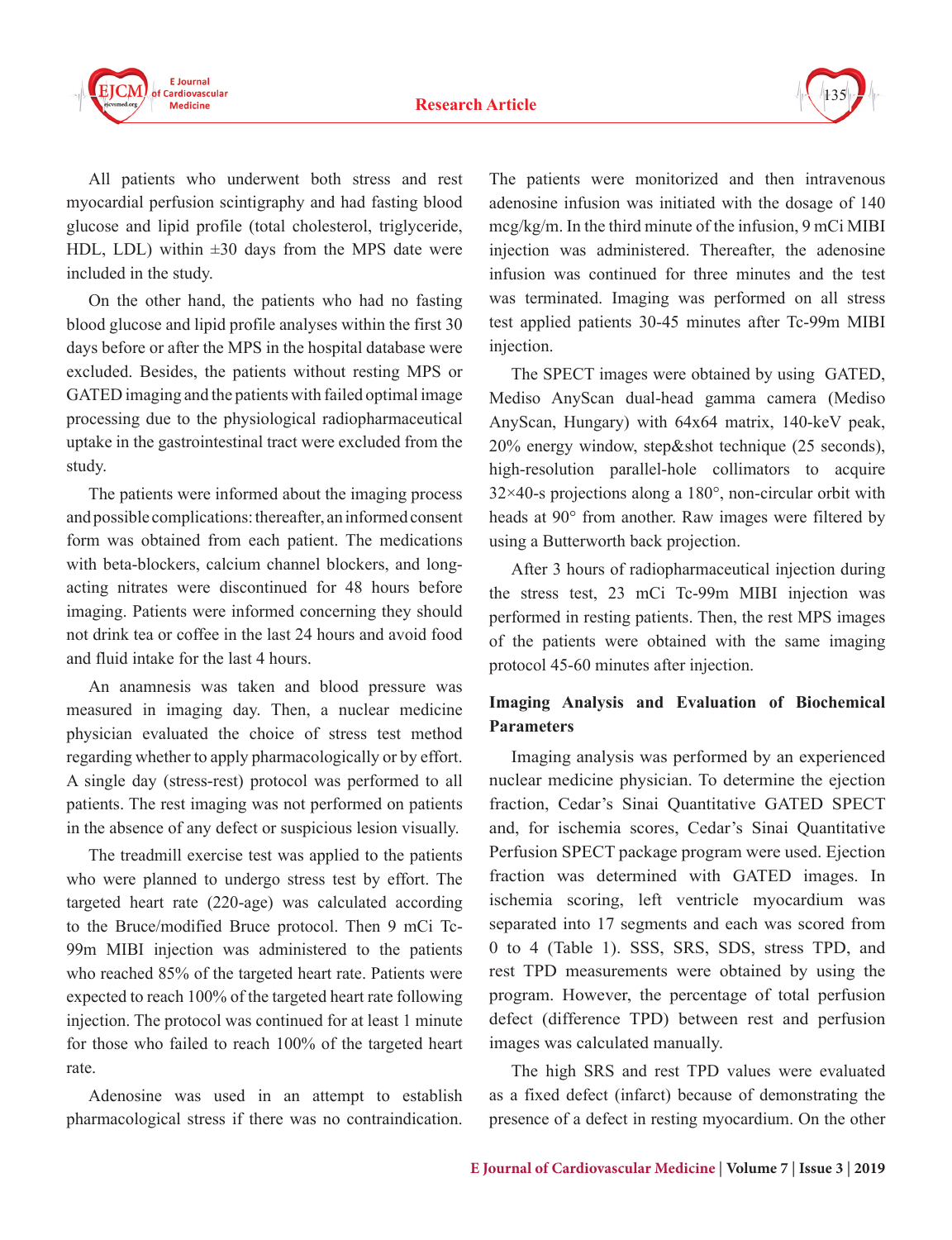

**F** Journal Cardiovascular **Medicine** 

hand, high SDS and difference TPD values were defined as a reversible defect to express the recovery in rest images, which was found previously in stress images. SSS>3 and SDS>2 values were considered as abnormal $(3,9)$ .

The cut off values were set as: fasting blood glucose 125 mg/dL, total cholesterol and triglyceride 200 mg/dL, HDL 40 mg/dL, LDL 130 mg/dL<sup>(10)</sup>.

#### **Statistical Analysis**

The acquired data were evaluated by using IBM SPSS 22 (Armonk, NY) package program. The mean values and range were used for variables. Biochemical parameters, ejection fraction (EF), gender in all patients, patients with coronary artery disease (CAD) and those with no diagnosis of CAD; the results of left ventricular myocardium scores and perfusion defects were compared. The Student's t-test was used in pairwise comparisons. The binary logistic regression test was used to figure out the parameters affecting abnormal SSS and SDS values. A p value of <0.05 was considered as statistically significant.

## **Results**

The mean age of 274 patients (125 female, 149 male) was 62±11 years. During imaging, 99 patients (36%) had a diagnosis of CAD confirmed by coronary angiography. Sixty-four (65%) of patients had a history of stent, 22 (22%) had a history of by-pass, and five (5%) had a history of bypass + stent. Eight (8%) patients were on medical follow up. Besides, 72 (26%) patients had diabetes mellitus, 21 (8%) of whom were under insulin treatment.

#### **All Patients**

Abnormal SSS and SDS values were observed in 196 (72%) and 172 (63%) patients respectively. SDS

**Table 1.** Five-point scale

| <b>Point</b> | <b>Meaning</b>            |
|--------------|---------------------------|
|              | Normal                    |
|              | Slightly reduction uptake |
|              | Moderate reduction uptake |
| 3            | Severe reduction uptake   |
|              | Absent of uptake          |

value was severely high  $(\geq 7)$  in 60 patients. Meanwhile, in 36 (13%) patients, difference TDP was  $\geq$ 10%. There were significant differences among fasting blood glucose, HDL, EF, the presence of CAD, gender, and some MPS scores. These outcomes were presented in Table 2. In patients with fasting blood glucose above 125 mg/dL, reversible defect was more frequent. When there were more fixed defects in patients with HDL value of <40 mg/dL, reversible defects were more common in the individuals with ≥40 mg/dL HDL levels. The patients with EF <50% and CAD+, the fixed defect percentage was significantly higher. While more fixed defects were observed in males, reversible defects were more common in females. However, there was no statistically significant difference among total cholesterol, triglyceride, LDL levels and global scores, and TPD values. EF value (Wald=6.063, HR=1.037 (95% Cl=1.007-1.067), p=0.014) and male gender (Wald=8.592, HR=2.257 (95% Cl=1.310-3.890), p=0.003) were found to be independent factors to predict abnormal SSS. Triglyceride level (Wald=5.102, HR=1.004 (95% Cl=1.001-1.007),  $p=0.024$ ) and female gender (Wald=16.981, HR=3.021 (95% Cl=1.786- 5.112), p<0.001) were determined as independent predictors to detect abnormal SDS.

#### **CAD+ Group**

There were abnormal SSS and SDS values in 78 (79%) and 66 (67%) respectively. SDS value was  $\geq$ 7 in 24 (24%) patients. Therewithal, in 15 (15%) patients, the difference TPD was  $\geq 10\%$ . Table 3 presents the results during MPS imaging regarding CAD+ patients. CAD+ and triglyceride >200 mg/dL patients had more fixed defects, when compared to triglyceride ≤200 mg/dL ones. Nonetheless, the frequency of fixed defects was higher in patients with EF<50 either. In the CAD+ group, reversible defects were more common in females rather than males. Although more fixed defects were observed in males, this difference was not statistically significant. In CAD+ patients, there was no difference among fasting blood glucose, total cholesterol, LDL, HDL levels and MPS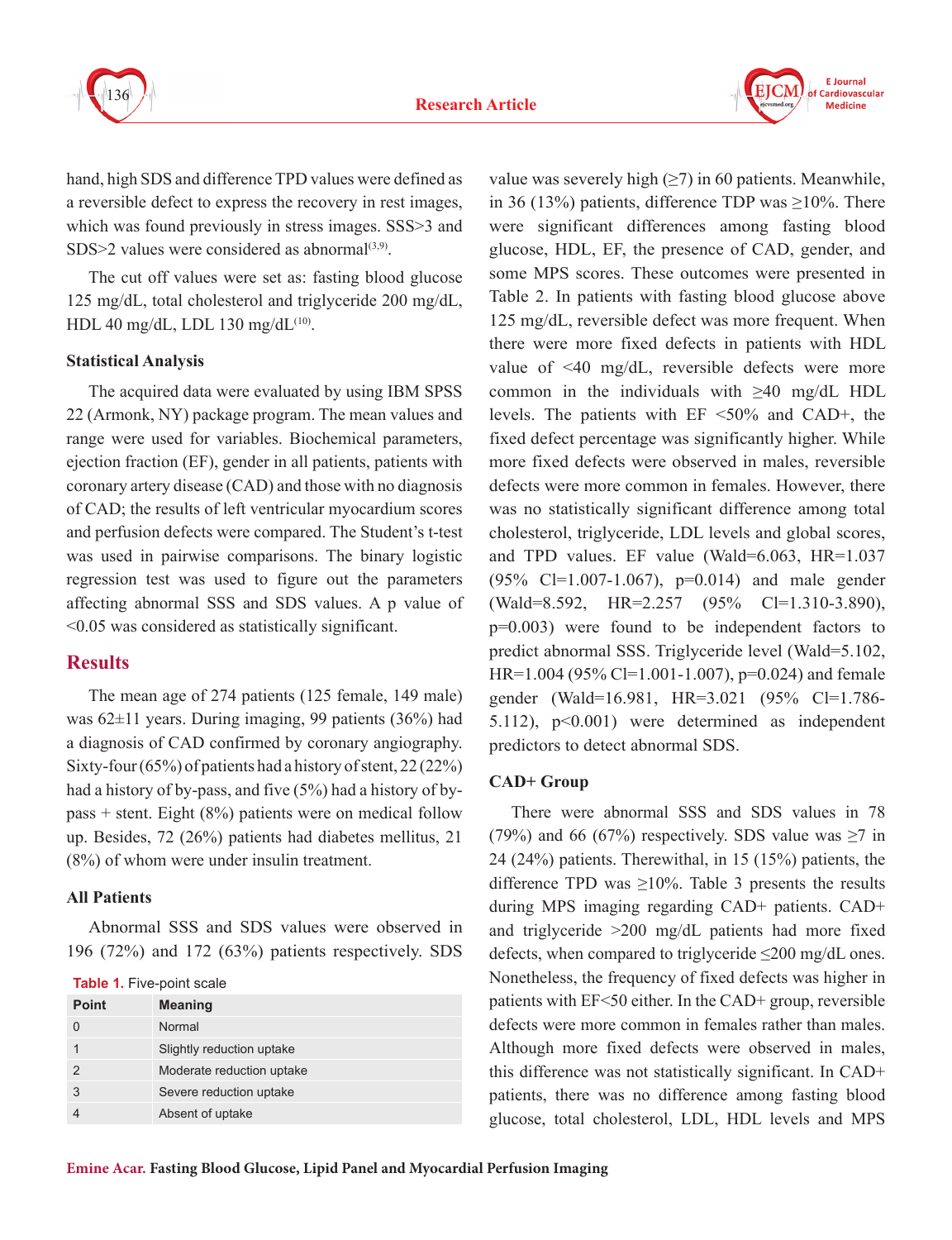



scores or TPD percentages. Female gender was found to be an independent predictor for the detection of abnormal SDS in this group (Wald=4.390, HR=2.778 (95%  $Cl=1.068-7.224$ , p=0.036).

# **Suspicious CAD+ Group**

In this group, SSS in 118 (67%) and SDS in 106 (61%) patients were abnormal. In 36 (21%) patients, SDS values were  $\geq$  7 and 21 (12%) patients had difference TPD values greater than or equal to 10%. In Table 4, the results of the non-CAD diagnosed patients during MPS images are

presented. There were more observed reversible defects in total cholesterol >200 mg/dL subgroup in this cohort. In patients with HDL  $\leq 40$  mg/dL and EF $\leq 50$ , the fixed defect rate was higher while the reversible defects were more common in patients with HDL  $\geq 40$  mg/dL. In the non-CAD (suspected CAD) group, male patients had less fixed defects while more reversible defects were observed in females. However, there was no significant difference in comparisons among fasting blood glucose, triglyceride, LDL levels and MPS scores, TPD percentages, in this group.

| Table 2. Global scores of all patients according to fasting blood glucose, lipid profile, EF, CAD, and gender |  |  |  |  |
|---------------------------------------------------------------------------------------------------------------|--|--|--|--|
|---------------------------------------------------------------------------------------------------------------|--|--|--|--|

|                                                                   | n.         | <b>SSS</b>                                | <b>SRS</b>                                  | <b>SDS</b>                                   | <b>Stress TPD</b><br>(%)                       | <b>Rest TPD</b><br>(%)                       | <b>Difference</b><br><b>TPD (%)</b>        |
|-------------------------------------------------------------------|------------|-------------------------------------------|---------------------------------------------|----------------------------------------------|------------------------------------------------|----------------------------------------------|--------------------------------------------|
| <b>Total</b>                                                      | 274        | $7.8 + 7.1$                               | $3.7 \pm 6.2$                               | $4.2 \pm 3.2$                                | $8.9 + 9.2$                                    | $3.7 + 7.9$                                  | $5.2 + 3.7$                                |
| <b>Glucose</b><br>$≤125$ mg/dL<br>>125 mg/dL<br>p value           | 192<br>82  | $7.6 \pm 7.0$<br>$8.5 \pm 7.0$<br>0.307   | $3.7 \pm 6.2$<br>$3.7 \pm 6.5$<br>0.963     | $3.9 \pm 3.2$<br>$4.8 \pm 3.2$<br>$0.034*$   | $8.6 + 9.4$<br>$9.6 + 8.9$<br>0.426            | $3.7 \pm 7.7$<br>$3.8 + 8.5$<br>0.917        | $4.9 \pm 3.8$<br>$5.8 \pm 3.7$<br>0.082    |
| <b>Total cholesterol</b><br>$≤200$ mg/dL<br>>200 mg/dL<br>p value | 135<br>139 | $8.3 \pm 7.8$<br>$7.4 \pm 6.2$<br>0.324   | $4.4 \pm 6.9$<br>$3.1 + 5.5$<br>0.094       | $3.9 \pm 3.2$<br>$4.4 \pm 3.1$<br>0.260      | $9.6 + 10.1$<br>$8.2 + 8.2$<br>0.215           | $4.4 \pm 8.7$<br>$3.1 \pm 7.1$<br>0.168      | $5.2 + 4.0$<br>$5.1 \pm 3.6$<br>0.902      |
| <b>Triglyceride</b><br>≤200 mg/dL<br>>200 mg/dL<br>p value        | 218<br>56  | $7.6 \pm 6.5$<br>$8.8 + 8.9$<br>0.368     | $3.5 + 5.8$<br>$4.7 \pm 7.6$<br>0.275       | $4.2 \pm 3.1$<br>$4.1 \pm 3.5$<br>0.881      | $8.6 + 8.5$<br>$10.3 \pm 11.7$<br>0.295        | $3.4 \pm 7.3$<br>$5.2 + 9.9$<br>0.204        | $5.2 \pm 3.7$<br>$5.1 + 4.1$<br>0.931      |
| <b>HDL</b><br>$<$ 40 mg/dL<br>$\geq$ 40 mg/dL<br>p value          | 92<br>182  | $8.8 + 7.8$<br>$7.4 \pm 6.6$<br>0.129     | $5.2 \pm 7.2$<br>$3.0 + 5.6$<br>$0.010*$    | $3.6{\pm}2.8$<br>$4.4 \pm 3.3$<br>$0.047*$   | $10.4 \pm 10.4$<br>$8.2 \pm 8.5$<br>0.079      | $5.4 \pm 8.8$<br>$2.9 + 7.4$<br>$0.024*$     | $5.0 \pm 3.3$<br>$5.2 + 4.0$<br>0.198      |
| LDL<br>$≤130$ mg/dL<br>>130 mg/dL<br>p value                      | 146<br>128 | $8.0{\pm}7.4$<br>$7.6 \pm 6.6$<br>0.614   | $4.0 + 6.4$<br>$3.4 \pm 6.1$<br>0.394       | $4.0 \pm 3.3$<br>$4.3 \pm 3.0$<br>0.561      | $9.3 + 9.6$<br>$8.5 \pm 8.7$<br>0.473          | $4.0 \pm 8.2$<br>$3.4 \pm 7.6$<br>0.504      | $5.2 + 4.0$<br>$5.1 \pm 3.5$<br>0.724      |
| <b>EF</b><br>< 50%<br>≥50%<br>p value                             | 42<br>232  | 15.6±10.4<br>$6.4{\pm}5.1$<br>$< 0.001*$  | $11.9 + 9.9$<br>$2.2 \pm 3.7$<br>$< 0.001*$ | $3.8 + 3.1$<br>$4.2 \pm 3.2$<br>0.457        | $19.5 \pm 14.1$<br>$7.0 + 6.4$<br>$< 0.001*$   | $14.2 \pm 13.4$<br>$1.9 + 4.4$<br>$< 0.001*$ | $5.4 \pm 3.8$<br>$5.1 \pm 3.8$<br>0.719    |
| <b>CAD</b><br><b>Positive</b><br><b>Negative</b><br>p value       | 99<br>175  | $10.6 + 9.1$<br>$6.3 + 5.0$<br>$< 0.001*$ | $6.2 \pm 8.2$<br>$2.3 + 4.2$<br>$< 0.001*$  | $4.4 \pm 3.6$<br>$4.0 \pm 3.0$<br>0.333      | $12.6 \pm 12.1$<br>$6.8 \pm 6.3$<br>$< 0.001*$ | $6.9 + 10.8$<br>$2.0 + 4.9$<br>$< 0.001*$    | $5.7{\pm}4.2$<br>$4.9 \pm 3.4$<br>0.078    |
| Gender<br><b>Female</b><br><b>Male</b><br>p value                 | 125<br>149 | $7.9 + 5.8$<br>$7.7 \pm 8.0$<br>0.847     | $2.4 + 4.1$<br>$4.8 \pm 7.4$<br>$0.001*$    | $5.5 \pm 3.6$<br>$3.0 \pm 2.3$<br>$< 0.001*$ | 8.7±7.4<br>$9.0 + 10.5$<br>0.775               | $2.3 + 5.0$<br>$4.9 + 9.6$<br>$0.005*$       | $6.4 + 4.2$<br>$4.1 \pm 3.0$<br>$< 0.001*$ |

*n: Number of the patients, SSS=Summed stress score, SRS: Summed rest score, SDS: Summed difference score, TPD: Total perfusion defect, HDL: Highdensity lipoprotein, LDL: Low-density lipoprotein, CAD: Coronary artery disease, EF: Ejection fraction*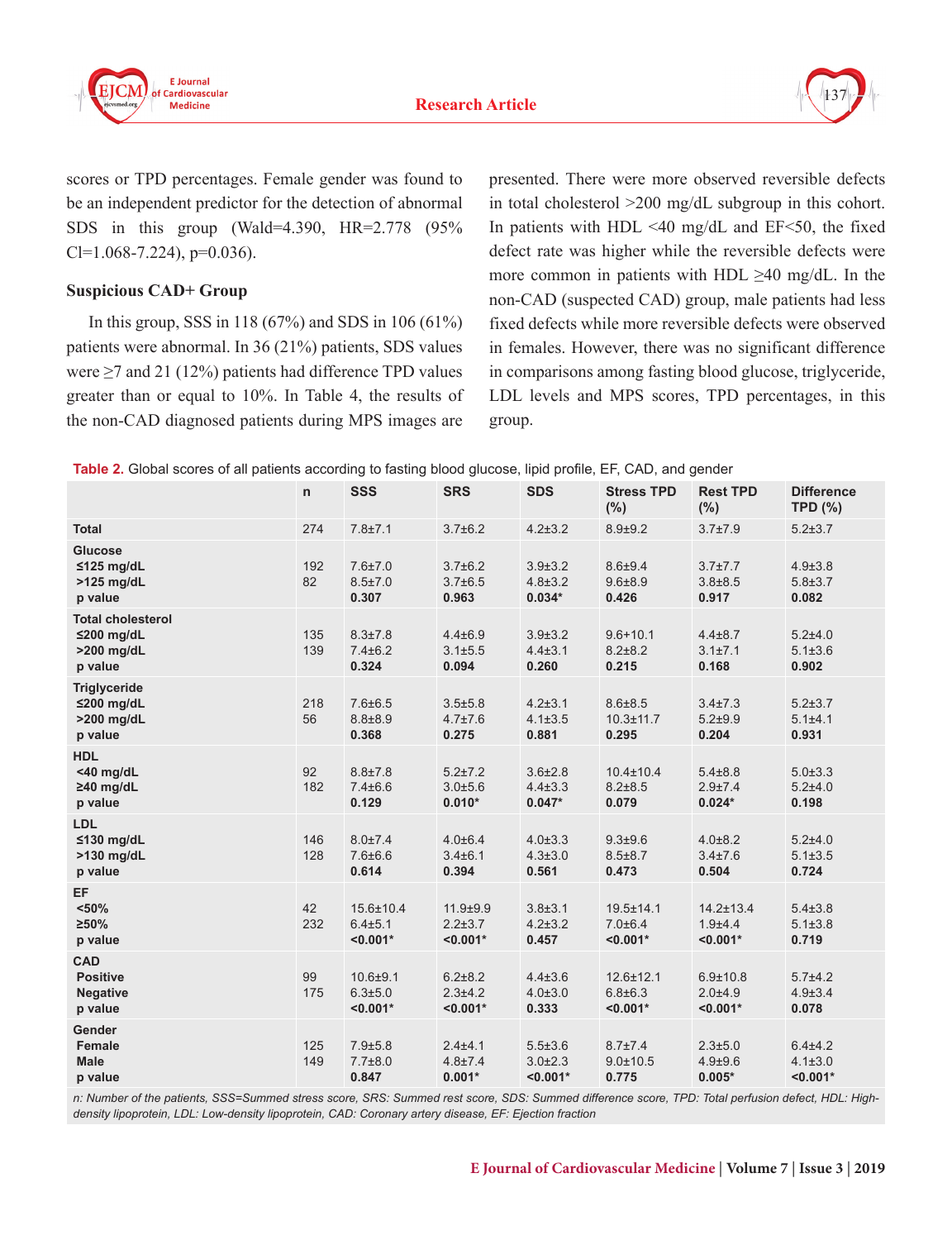



|                                                                       | n        | <b>SSS</b>                                     | <b>SRS</b>                                | <b>SDS</b>                                   | Stress TPD (%)                              | <b>Rest TPD</b><br>(%)                       | <b>Difference</b><br><b>TPD (%)</b>      |
|-----------------------------------------------------------------------|----------|------------------------------------------------|-------------------------------------------|----------------------------------------------|---------------------------------------------|----------------------------------------------|------------------------------------------|
| <b>Total</b>                                                          | 99       | $10.6 + 9.1$                                   | $6.2 + 8.2$                               | $4.4 \pm 3.4$                                | 12.6±12.0                                   | $6.9 + 10.8$                                 | $5.7{\pm}4.2$                            |
| <b>Glucose</b><br>$\leq$ 125 mg/dL<br>$>125$ mg/dL<br>p value         | 66<br>33 | $10.4 + 9.7$<br>$10.9 + 7.8$<br>0.768          | $6.3 \pm 8.4$<br>$5.9{\pm}7.9$<br>0.830   | $4.1 \pm 3.6$<br>$5.0 + 3.1$<br>0.218        | $12.5 \pm 12.9$<br>$12.7 \pm 10.2$<br>0.949 | $7.0 \pm 11.0$<br>$6.6 \pm 10.7$<br>0.840    | $5.5 + 4.5$<br>$6.1 \pm 3.7$<br>0.484    |
| <b>Total cholesterol</b><br>$\leq$ 200 mg/dL<br>>200 mg/dL<br>p value | 62<br>37 | $10.9 + 9.6$<br>$10.0 + 8.3$<br>0.657          | $6.3 \pm 8.4$<br>$6.0 + 8.0$<br>0.839     | $4.6 \pm 3.7$<br>$4.1 \pm 2.9$<br>0.567      | $13.2 \pm 12.6$<br>$11.5 \pm 11.1$<br>0.521 | $7.0 \pm 11.0$<br>$6.7 \pm 10.6$<br>0.882    | $6.2 + 4.7$<br>$4.9 \pm 3.3$<br>0.145    |
| <b>Triglyceride</b><br>$≤200$ mg/dL<br>>200 mg/dL<br>p value          | 79<br>20 | $9.4 \pm 8.2$<br>$15.0 \pm 11.0$<br>$0.047*$   | $5.2 \pm 7.5$<br>$10.3 + 9.7$<br>$0.036*$ | $4.3 \pm 3.4$<br>$4.7 \pm 3.6$<br>0.712      | $11.0 \pm 11.0$<br>18.6±14.4<br>$0.039*$    | $5.6 + 9.8$<br>$12.0 \pm 13.3$<br>0.053      | $5.5 + 4.3$<br>$6.6{\pm}3.9$<br>0.316    |
| <b>HDL</b><br>$<$ 40 mg/dL<br>$\geq$ 40 mg/dL<br>p value              | 38<br>61 | $11.9 + 9.0$<br>$9.7 + 9.1$<br>0.239           | $7.7 \pm 8.6$<br>$5.2 \pm 7.9$<br>0.141   | $4.3 \pm 3.2$<br>$4.5 \pm 3.6$<br>0.768      | 14.6±12.4<br>$11.3 \pm 11.8$<br>0.189       | $8.7 \pm 10.8$<br>$5.7 \pm 10.8$<br>0.187    | $5.9{\pm}3.5$<br>$5.6 + 4.6$<br>0.716    |
| LDL<br>≤130 mg/dL<br>>130 mg/dL<br>p value                            | 62<br>37 | $10.3 + 9.2$<br>$10.9 + 9.0$<br>0.760          | $5.7 \pm 7.8$<br>$7.0 + 9.0$<br>0.438     | $4.7 \pm 3.8$<br>$4.0 \pm 2.8$<br>0.351      | $12.3 \pm 12.0$<br>$12.9 \pm 12.3$<br>0.818 | $6.0 + 4.6$<br>$7.7 \pm 11.3$<br>0.527       | $6.0 + 4.6$<br>$5.2 \pm 3.5$<br>0.335    |
| EF<br>< 50%<br>$\geq 50\%$<br>p value                                 | 22<br>77 | $20.2 \pm 10.9$<br>$7.8 \pm 6.2$<br>$< 0.001*$ | $16.2 + 9.8$<br>$3.3 + 4.9$<br>$< 0.001*$ | $4.1 \pm 3.8$<br>$4.5 \pm 3.4$<br>0.694      | 25.8±14.8<br>$8.8 + 7.9$<br>$< 0.001*$      | $20.1 \pm 13.5$<br>$3.1 + 5.9$<br>$< 0.001*$ | $5.7 + 4.6$<br>$5.7{\pm}4.2$<br>0.985    |
| Gender<br><b>Female</b><br><b>Male</b><br>p value                     | 38<br>61 | $10.6 \pm 7.3$<br>$10.5 \pm 10.1$<br>0.948     | $4.5 \pm 5.5$<br>$7.3 + 9.4$<br>0.066     | $6.2 \pm 3.8$<br>$3.3 \pm 2.7$<br>$< 0.001*$ | $12.5 + 9.7$<br>12.6±13.4<br>0.944          | $4.8 \pm 7.2$<br>$8.1 \pm 12.5$<br>0.102     | $7.6 + 5.0$<br>$4.5 \pm 3.3$<br>$0.001*$ |

*n: Number of the patients, SSS=Summed stress score, SRS: Summed rest score, SDS: Summed difference score, TPD: Total perfusion defect, HDL: Highdensity lipoprotein, LDL: Low-density lipoprotein, CAD: Coronary artery disease, EF: Ejection fraction*

## **Discussion**

In our study, abnormal SSS and SDS were observed in 196 (72%) and 172 (63%) patients, respectively. Higher global scores were observed in patients with elevated HDL and fasting blood glucose levels. Furthermore, CAD+ patients with high triglyceride and CAD-patients with high total cholesterol and HDL levels were also found to be associated with high global scores, either. Independently from the fasting blood glucose and lipid profile, the presence of more fixed defects was observed in patients with impaired EF (<50%) and male gender. On the other hand, reversible defect frequency was higher in the female gender.

Diabetes is a well-known risk factor for CAD<sup>(11,12)</sup>. Beyond that, more cardiovascular event occurrence is reported with elevating blood glucose levels $(13)$ . Furthermore, Ghatak et al.<sup>(14)</sup> documented that diabetic patients had higher SSS when compared to non-diabetic patients and consequently development of cardiac event was more common in this group. On the contrary, there was no significant difference between diabetic and non-diabetic populations in terms of SSS in our study. However, SDS was observed to be statistically higher in patients with fasting blood glucose >125 mg/ dL. This circumstance may be interpreted in favor of that the diabetic patients have more reversible defects.

**F** Journal Cardiovascular **Medicine**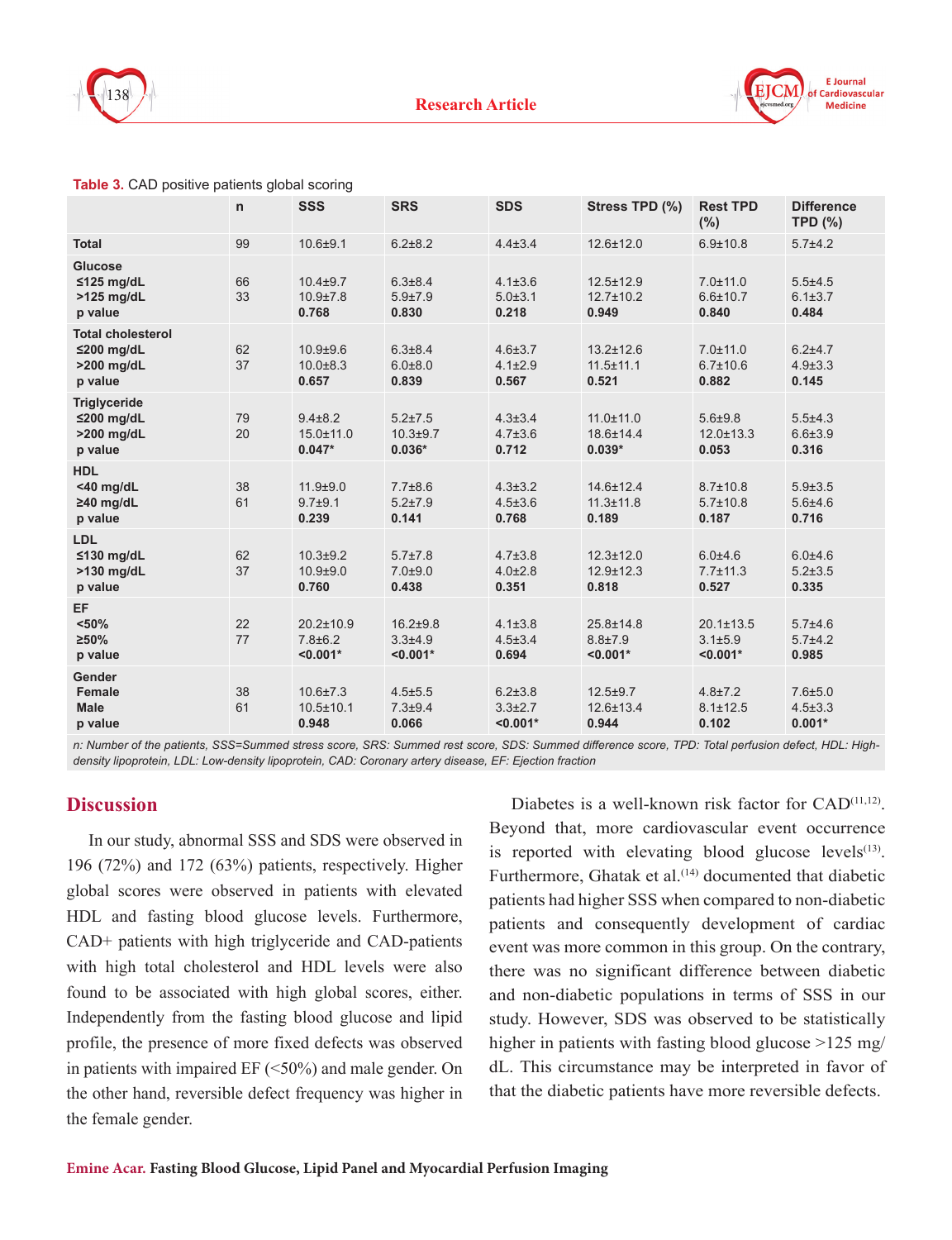



|                                                                   | $\mathsf{n}$ | <b>SSS</b>                                | <b>SRS</b>                                 | <b>SDS</b>                                   | Stress TPD (%)                            | Rest TPD (%)                                | Difference TPD (%)                           |
|-------------------------------------------------------------------|--------------|-------------------------------------------|--------------------------------------------|----------------------------------------------|-------------------------------------------|---------------------------------------------|----------------------------------------------|
| <b>Total</b>                                                      | 175          | $6.3 \pm 5.0$                             | $2.3 + 4.2$                                | $4.0 \pm 3.0$                                | $6.8 \pm 6.3$                             | $2.0 + 4.9$                                 | $4.9 \pm 3.4$                                |
| <b>Glucose</b><br>$≤125$ mg/dL<br>$>125$ mg/dL<br>p value         | 129<br>46    | $6.3 \pm 5.2$<br>$6.3 + 4.6$<br>0.957     | $2.5 + 4.4$<br>$1.8 \pm 3.8$<br>0.358      | $3.8 + 2.9$<br>$4.5 \pm 3.2$<br>0.178        | $6.8 + 6.6$<br>$6.9{\pm}5.4$<br>0.992     | $2.2 + 5.1$<br>$1.4 + 4.2$<br>0.328         | $4.6 \pm 3.4$<br>$5.5 \pm 3.6$<br>0.159      |
| <b>Total cholesterol</b><br>$≤200$ mg/dL<br>>200 mg/dL<br>p value | 102<br>73    | 6.0±5.1<br>$6.5 \pm 5.0$<br>0.429         | $2.7 + 4.7$<br>$2.0 \pm 3.8$<br>0.323      | $3.4 \pm 2.7$<br>$4.4 \pm 3.2$<br>$0.024*$   | $6.6 + 6.1$<br>$7.0 \pm 6.4$<br>0.658     | $2.2 \pm 5.2$<br>$1.8 + 4.7$<br>0.560       | $4.4 \pm 3.1$<br>$5.2 \pm 3.6$<br>0.100      |
| <b>Triglyceride</b><br>$≤200$ mg/dL<br>>200 mg/dL<br>p value      | 139<br>36    | $6.6 + 5.0$<br>$5.3 + 5.1$<br>0.187       | $2.5 + 4.4$<br>$1.5 \pm 3.5$<br>0.221      | $4.1 \pm 2.9$<br>$3.8 + 3.4$<br>0.613        | $7.1 \pm 6.2$<br>5.7±6.6<br>0.234         | $2.1 \pm 5.1$<br>$1.4 + 4.0$<br>0.420       | $5.0 \pm 3.3$<br>$4.3 + 4.0$<br>0.302        |
| <b>HDL</b><br><40 mg/dL<br>≥40 mg/dL<br>p value                   | 54<br>121    | $6.6 + 6.0$<br>$6.2 + 4.6$<br>0.598       | $3.4 \pm 5.4$<br>$1.8 \pm 3.5$<br>$0.022*$ | $3.2 \pm 2.4$<br>$4.4 \pm 3.2$<br>$0.009*$   | $7.4 \pm 7.6$<br>$6.6 + 5.7$<br>0.414     | $3.0 + 6.0$<br>$1.5 + 4.2$<br>0.107         | $4.4 \pm 3.0$<br>$5.1 \pm 3.6$<br>0.263      |
| <b>LDL</b><br>≤130 mg/dL<br>>130 mg/dL<br>p value                 | 84<br>91     | $6.3 \pm 5.3$<br>$6.3 + 4.8$<br>0.916     | $2.8 + 4.8$<br>$1.9 \pm 3.6$<br>0.167      | $3.6 \pm 2.9$<br>$4.4 \pm 3.1$<br>0.084      | $7.0 + 6.6$<br>$6.7{\pm}6.0$<br>0.712     | $2.4 \pm 5.3$<br>$1.6 + 4.5$<br>0.325       | $4.7 \pm 3.4$<br>$5.0 + 3.5$<br>0.471        |
| EF<br>< 50%<br>$\geq 50\%$<br>p value                             | 20<br>155    | $10.6 \pm 7.2$<br>$5.7 + 4.4$<br>$0.008*$ | $7.3 \pm 8.0$<br>$1.7 \pm 2.9$<br>$0.006*$ | $3.5 \pm 2.0$<br>$4.1 \pm 3.1$<br>0.237      | $12.6 + 9.6$<br>$6.1 \pm 5.4$<br>$0.007*$ | $7.6 \pm 10.0$<br>$1.3 \pm 3.2$<br>$0.011*$ | $5.0 \pm 2.8$<br>$4.9 \pm 3.5$<br>0.851      |
| Gender<br><b>Female</b><br><b>Male</b><br>p value                 | 87<br>88     | $6.7{\pm}4.6$<br>$5.9{\pm}5.4$<br>0.246   | $1.5 \pm 3.0$<br>$3.1 \pm 5.1$<br>$0.018*$ | $5.2 \pm 3.4$<br>$2.8 \pm 2.0$<br>$< 0.001*$ | $7.1 \pm 5.6$<br>$6.6{\pm}7.0$<br>0.568   | $1.3 \pm 3.2$<br>$2.7 \pm 6.1$<br>0.051     | $5.9 \pm 3.8$<br>$3.9{\pm}2.7$<br>$< 0.001*$ |

#### **Table 4.** CAD negative patients global scoring

*n: Number of the patients, SSS=Summed stress score, SRS: Summed rest score, SDS: Summed difference score, TPD: Total perfusion defect, HDL: Highdensity lipoprotein, LDL: Low-density lipoprotein, CAD: Coronary artery disease, EF: Ejection fraction*

In a study including the patients with SSS>4, diabetic patients had SSS=13.9 $\pm$ 11.3, SDS=7.4 $\pm$ 1.2<sup>(15)</sup>. However, our study included all diabetic patients regardless of SSS; therefore, SSS and SDS were lower as expected.

Several articles in the literature have specified SSS, SDS, hyperlipidemia, serum creatinine level, gender, and EF value as independent predictive factors for the detection of cardiac event development(16,17). Similarly, impaired EF and male gender were found to be in correlation with elevated SSS while triglyceride levels and female gender were in correlation with SDS. Considering that elevated SSS and SDS are associated with increased cardiac events, our results are compatible with the current literature.

Another study calculated SSS, SRS, and SDS values as  $13.3\pm6.0$ ,  $5.0\pm4.1$ , and  $8.3\pm4.6$ , respectively, in patients with known CAD and not receiving statin therapy despite dyslipidemia<sup>(18)</sup>. The fact that the patients receiving statin therapy were excluded from the study suggests that only the patients with the diagnosis of new-onset CAD were included in the study. Although our results are similar to this study, we measured higher SRS and lower SDS. These differences indicate that we observed more fixed defects. The underlying reason for this circumstance is the inclusion of early diagnosed CAD patients together with known cases of longstanding CAD in our study.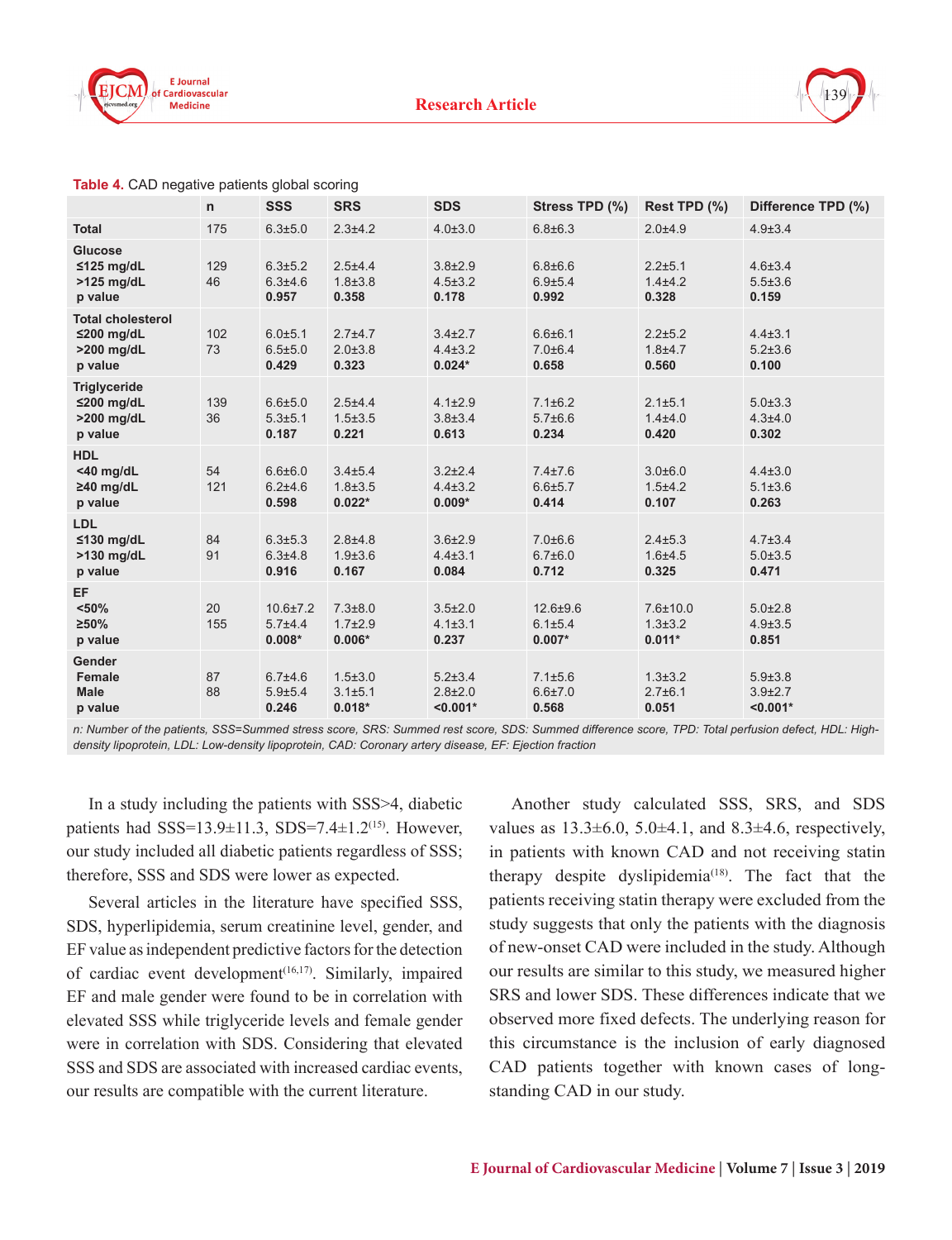



White et al. (19) reported that although elevated LDL and triglyceride levels were in correlation with CAD, the association between decreased HDL levels and CAD was suspicious. In accordance with the literature, in CAD+ patients, elevated triglyceride levels and fix defect existence were found to be related in our study. Nevertheless, when all patients and CAD-group were considered, we observed that decreased HDL levels were found to be in association with the presence of fixed defects. According to the results of our study, low HDL is thought to be associated with CAD.

Zakavi et al. $(20)$  have not detected any difference between ischemia and non-ischemia groups in patients without the diagnosis of CAD in terms of total cholesterol, triglyceride, HDL and LDL values. Compatible with this study, our results did not reveal any difference among high triglyceride, LDL levels, and MPS scores. On the other hand, the relationships between high total cholesterol and reversible defect and between decreased HDL level and fixed defect in CAD-group were statistically significant.

In both gender, cardiovascular disease is more common in men at similar ages. This is thought to be due to the protective effect of sex hormones. On the other hand, risk factors that may cause cardiovascular disease are more common in woman $(21)$ . In a study conducted with the European data of WHO, the mortality in females due to CAD was found to be higher<sup> $(22)$ </sup>. Another study observed more rest perfusion defects in females<sup>(23)</sup>. In our study, although the perfusion defects were found to be approximately equal in both genders, perfusion defects in males tended to be fixed defect while reversible defects were more common in females.

Our study has several particularly inherited limitations due to its retrospective design. In addition, our patient group is generally composed of low-to-medium-risk groups because of directing high-risk patients directly to the interventional processes without MPS imaging.

According to the protocol of our clinic, stress imaging is performed initially. Then, if there are suspicious defects in the images, the resting imaging is carried out. Otherwise, the second protocol is cancelled. Therefore, low-probability individuals from our patient group were also excluded involuntarily. For this reason, our study remains inadequate to represent all CAD+ or suspected CAD+ patient population.

# **Conclusion**

Herein with this study, EF and gender were determined as independent predictors for SSS while triglyceride levels and gender were for SDS in the same manner. Beyond that, our study demonstrates that fasting blood glucose, lipid profile, gender, and EF values may aid to predict MPS global scores and total perfusion defects.

#### **Ethics**

**Ethics Committee Approval:** The approval of Local Ethical Comittee with a decision number 247, date 30/05/2019 was obtained.

**Informed Consent:** Informed consent form was obtained from each patient.

**Peer-review:** Externally and internally peer-reviewed.

**Financial Disclosure:** The author stated that this study received no financial support.

## **References**

- 1. Berman DS, Abidov A, Kang X, Hayes SW, Friedman JD, Sciammarella MG, et al. Prognostic validation of a 17-segment score derived from a 20-segment score for myocardial perfusion spect interpretation. Journal of Nuclear Cardiology 2004;11:414-23.
- 2. Germano G, Kavanagh PB, Slomka PJ, Van Kriekinge SD, Pollard G, Berman DS. Quantitation in gated perfusion SPECT imaging: The Cedars-Sinai approach. Journal of Nuclear Cardiology 2007;14:433-54.
- 3. Leslie WD, Tully SA, Yogendran MS, Ward LM, Nour KA, Metge CJ. Prognostic value of automated quantification of 99mTc-sestamibi myocardial perfusion imaging. J Nucl Med 2005;46:204-11.
- 4. Montalescot G, Sechtem U, Achenbach S, et al. 2013 ESC guidelines on the management of stable coronary artery disease: the Task Force on the management of stable coronary artery disease of the European Society of Cardiology. Eur Heart J 2013;34:2949-3003.
- 5. Hachamovitch R, Hayes SW, Friedman JD, Cohen I, Berman DS. Comparison of the short-term survival benefit associated with revascularization compared with medical therapy in patients with no prior coronary artery disease undergoing stress myocardial perfusion single photon emission computed tomography. Circulation 2003;107:2900-7.